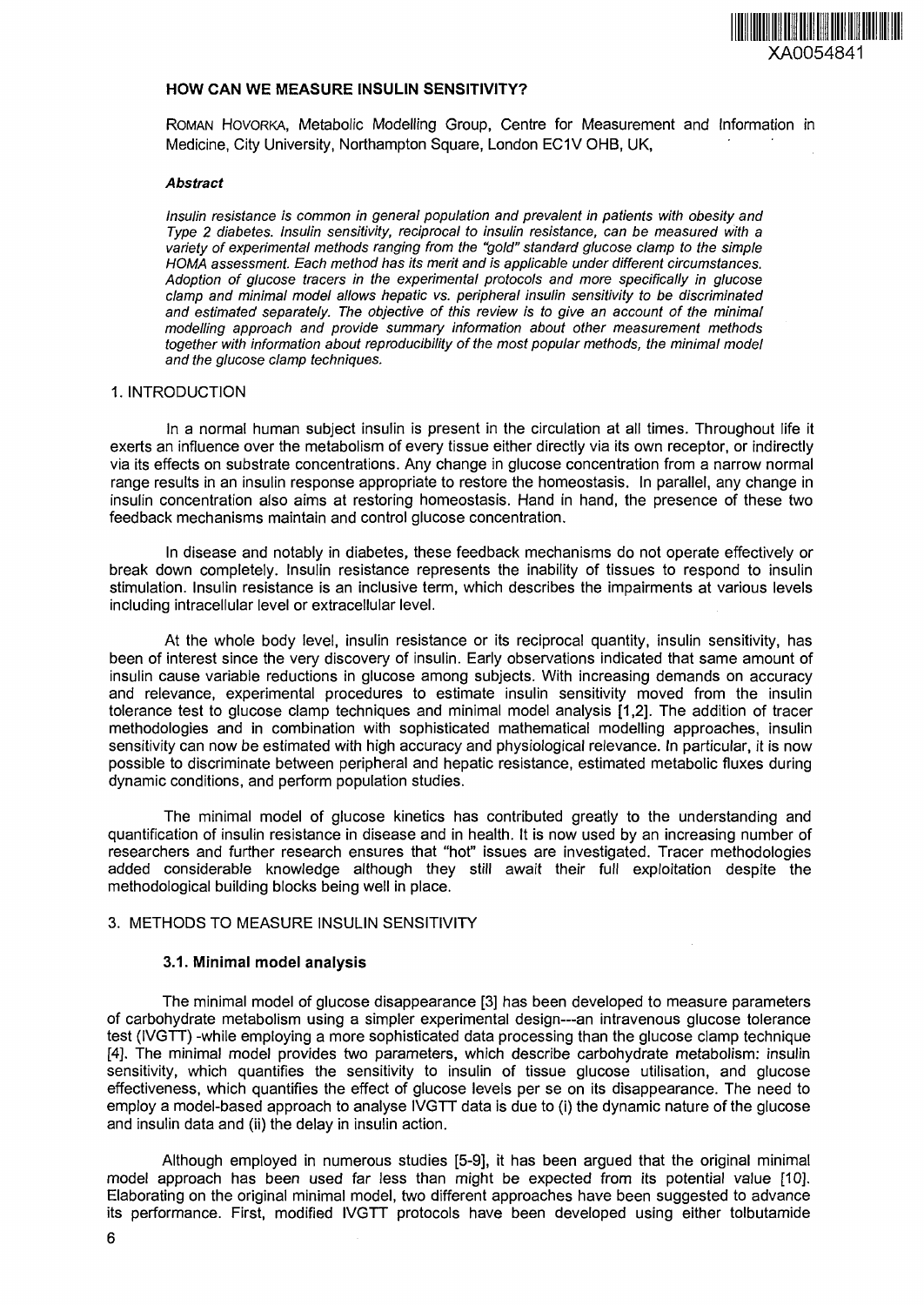injection [11] or insulin infusion [7,8] to enhance the resolution of the insulin effect on glucose disposal. Second, the labelled minimal model using either a radioactive tracer [12] or more recently a stableisotope tracer [10] have been developed. The former methods improve the precision of parameter estimates [13] and allow the parameters of the minimal model to be estimated in subjects without endogenous insulin secretion (the insulin-modified IVGTT protocol) but do not separate glucose disposal from glucose production. The latter methods separate the two processes and improve substantially the precision of parameter estimates [10,12]. A good correlation was obtained between insulin sensitivity estimates obtained by the minimal model and glucose clamp [14]. Simulation studies have been used to evaluate minimal model performance. It appears that minimal model insulin sensitivity underestimates true insulin sensitivity and that glucose effectiveness overestimates true fractional clearance rate [15].

Recently, a new stable-isotope tracer (stable-label) two compartment model of glucose disappearance has been suggested and evaluated [16,17]. The central compartment represents glucose in the accessible (measurable) pool, the peripheral compartment represents glucose in the non-accessible pool. Unlike the (one compartment) minimal model, the two compartment model provides plausible estimates of hepatic glucose output during IVGTT due to the adoption of a more realistic structure of glucose kinetics [18]. It also provides estimates of insulin sensitivity and plasma clearance expressed in the same units as indices from glucose clamp studies. However, compared to the minimal model, limited information is available about the performance of the two compartment model [15].

## **3.2. Glucose clamp**

Glucose clamp is the gold standard method to measure insulin sensitivity developed by Andres et al [19] and further developed by DeFronzo et al [4].

During the glucose clamp, plasma insulin concentration is raised by a constant (primed) insulin infusion while glucose concentration is maintained at euglycaemia (euglycaemic clamp), ambient glucose level (isoglycaemic clamp), or at hyperglycaemia (hyperglycaemic clamp) by a variable exogenous glucose infusion. After reaching the (quasi) steady-state usually within 90 to 180 minutes, the rate of glucose infusion (M-value), which maintains the desired glucose level, is taken as an index of insulin sensitivity.

Early assumptions were made that exogenous insulin fully suppresses hepatic glucose production and thus that M-value is identical to peripheral glucose uptake. This assumptions has been shown invalid at least in subjects with Type 2 diabetes [20] and doubts prevail about the insulin levels needed to suppress HGP.

The use of isotope dilution methodology is able to determine HGP during the clamp. This allows the peripheral glucose uptake  $R_d$  to be correctly estimated. The calculations can be carried out with a variety of models ranging from the original Steele's one compartment model [21] to Mari's two compartment model [22]. The latter approach provides more accurate estimates due to the adoption of a more realistic model of glucose kinetics. However, the calculation process can be made modelindependent with the adoption of specific activity clamp (or tracer-to-tracee clamp in case of stable isotopes).

Although the gold standard technique, the glucose clamp is the most experimentally demanding procedure. The successful performance of the clamp depends on number of factors including cannulation of both hands for the delivery of infusates and for regular sampling (including real-time measurement of plasma glucose), the use of an algorithm to calculate exogenous infusion rate, sampling of arterialised blood (due avoid the effect of A-V glucose difference), the use of well calibrated infusion pumps.

The major advantage of glucose clamp is that indices of insulin sensitivity have unequivocal physiological interpretation. Glucose uptake can be measured, in principle, at any combination glucose and insulin levels and the whole dose-response curve generated. The opponents of the procedure argue on the grounds of the non-physiological nature of the experiment, which requires infusion of considerable amount of substrates (glucose and insulin).

## **3.3. Insulin suppression test**

The insulin suppression test is a reverse clamp. An exogenous glucose infusion is kept constant while glucose concentration is allowed to vary during a constant insulin infusion. The steadystate concentration of glucose is then taken as an index of insulin resistance.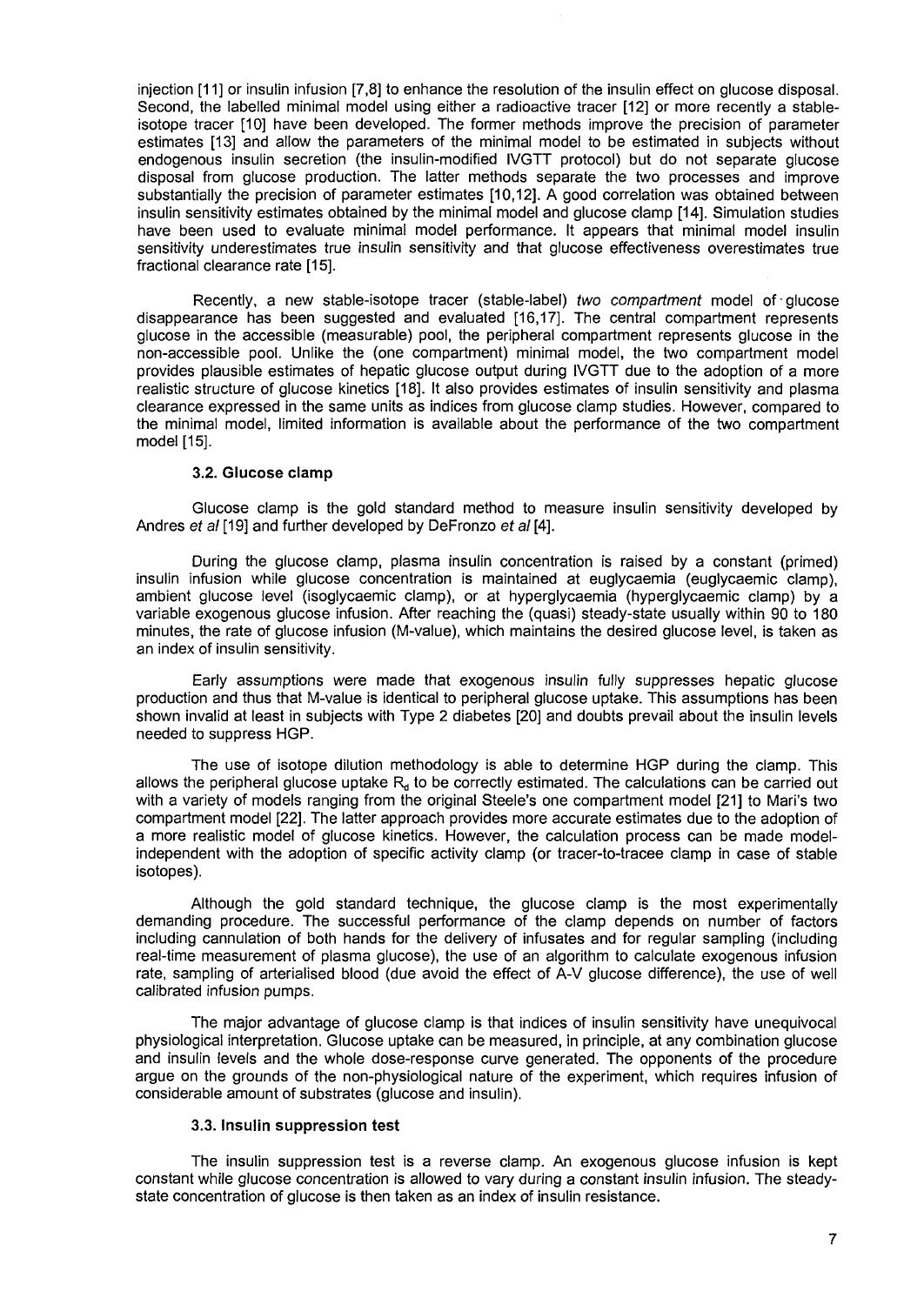Insulin suppression test normally induces hyperglycaemia, which stimulates endogenous insulin secretion. Thus, a concomitant infusion of somatostatin is usually delivered to suppress the secretion. There are other possible suppressors such as adrenaline, which can be used instead of somatostatin. The choice is dictated by practical issues and although by the need to avoid a side effect on glucose clearance.

The insulin suppression test is not a widely used technique. The "sensitivity" index, i.e. the resulting hyperglycaemia, is difficult to interpret from the physiological point of view. There is also a possibility that glucose concentration does not reach its plateau within the preset experimental time. In insulin sensitive subjects, glucose can decrease below basal level. On the other hand, in insulin insensitive subjects, glucose can increase above the renal threshold and lead to glucosuria.

# **3.4. Insulin tolerance test**

The insulin tolerance test was the first method to evaluate insulin sensitivity [23]. The test is based on the measurement of the decay of plasma glucose after a bolus injection insulin (normally 0.1 U/kg body weight).

The decrease during the time 10 to 40 minutes after the bolus evaluated as a rate (slope) on a logarithmic scale gives the insulin sensitivity index. This approach implicitly assumes a single compartment model of glucose and that insulin injection stimulates glucose efflux from the compartment. The index has been found correlated with indices obtained with the glucose clamp technique. However, the value of the index depends on the evaluation period. This can be informally explained by the fact that the index represents an "average" fractional removal of glucose and that the bolus insulin injection results in temporal changes in the fractional clearance rate.

The major problem of the test is hypoglycaemia, which presents both undesired subject's state but also can alter the insulin sensitivity index through the involvement of metabolic processes associated with glucose counter-regulation.

# **3.5. Homeostatic Model Assessment and Constant Infusion of Glucose Model Assessment**

The homeostatic model assessment (HOMA) [24] and constant infusion of glucose model assessment (CIGMA) [25] approaches employ a model-based approach to provide a scaling factor (1 = normal) indicating the relative insulin sensitivity and beta-cell function.

The HOMA method is the simplest method among all methods measuring insulin sensitivity. It calculates insulin resistance from fasting plasma glucose and fasting plasma insulin. Clearly, fasting levels are influenced by a number of factors and therefore the accuracy of the method is limited. However, HOMA can be used as a supportive tool or in large population studies where reduction in the accuracy is compensated by a large subject cohort [26,27].

The CIGMA method processes glucose and insulin concentration after 1 hour intravenous glucose infusion employing a more elaborated model of glucose metabolism. CIGMA is a form of a simplified, shortened hyperglycaemic glucose clamp. Like HOMA, CIGMA provides results which do not have immediate physiological interpretation and are, largely, model dependent.

## 4. REPRODUCIBILITY

Reproducibility and repeatability are essential characteristics of any usable measurement method. Normally, the reproducibility assessment employs two critical measures. The within subject CV indicates the expected variability when making replicate measurements in one subject. The within subject variation as % of total variation puts the within subject variability within the context of the overall variability [28]. For a variable to be highly reproducible and able to discriminate between subjects, both measures should attain a low value (say < 20%).

Here we comment on reproducibility of the minimal model and glucose clamp, which employ stable-label glucose compounds.

Reproducibility of parameters of the labelled minimal models is better than that of the unlabelled unmodified model. Reproducibility of labelled insulin sensitivity indices is acceptable in healthy subjects (within subject CV 17% vs. 19%) [17].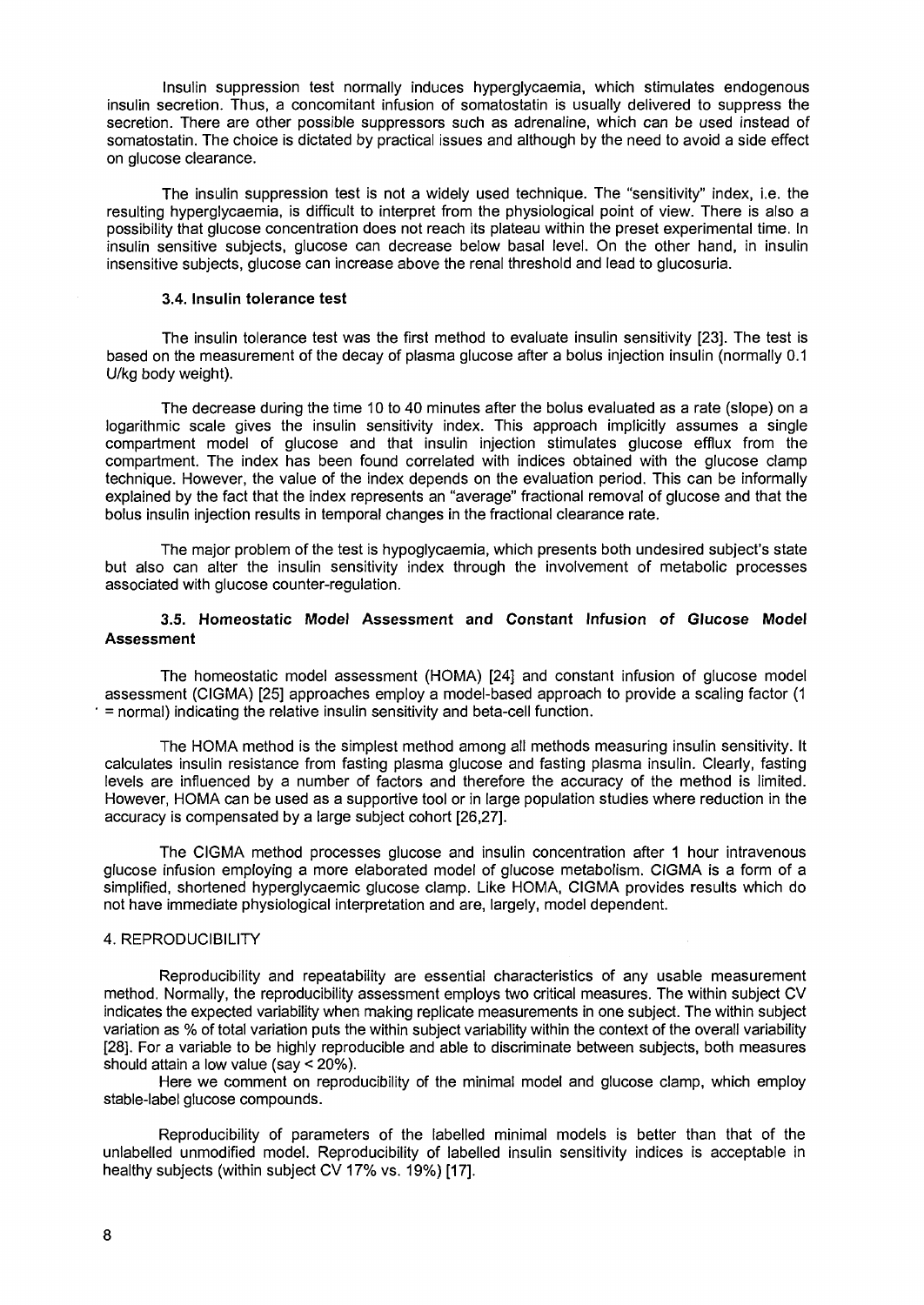The reproducibility of insulin sensitivity and glucose effectiveness provided by the stable-label unmodified (one compartment) minimal model is comparable to the reproducibility provided by the unlabelled *tolbutamide-modified* (one compartment) minimal model in normal subjects. Within subject CV of 20% for S, has been reported [13]. This confirms the logical expectation that the modified protocols improve reproducibility of insulin sensitivity (but not reproducibility of glucose effectiveness). Ferrari et al [29] also reported highly reproducible estimates of insulin sensitivity with the tolbutamidemodified IVGTT using the unlabelled (one compartment) minimal model in normal subjects.

The critical question is the performance of these models in impaired glucose tolerance at various diabetes states and especially in Type 2 diabetes. Current evidence suggests that the modification of IVGTT by insulin is essential for a good performance in Type 2 diabetes. The insulinmodified unlabelled IVGTT has been successfully employed in Type 2 diabetes and a good comparison with glucose derived clamp indices has been obtained  $[14]$ . Avogaro et al  $[30]$ documented an improved precision of estimates of insulin sensitivity in Type 2 diabetes with the use of labelled glucose. Whether the improvement justifies the use of labelled glucose is difficult to assess but the ability of the labelled models to discriminate between glucose uptake and production may influence the decision in certain applications, e.g. in the assessment of peripheral sensitivity.

The reproducibility of glucose clamp is comparable to that of the minimal model. Within subject CV of 11% and 19% were reported for M-value and  $R<sub>d</sub>$  [31]. The within subject variance as % of total variance was higher for the two indices but still acceptable (18% and 30%).

It is also beneficial to compare reproducibility of insulin sensitivity with that of hepatic glucose production. Wolfe et al [32] reported intra-subject variability of 4.7% in 12 normal male subjects who underwent the assessment of HGO on three to four separate occasions using 6-3H-glucose. Robert et al [33] observed 5% and 7% day-to-day variation in HGO in young and elderly subjects respectively. Similar results were obtained in healthy male subjects [34].

# **REFERENCES**

- [I] SCHEEN, A. J., PAQUOT, N., CASTILLO, M. J., LEFEBVRE, P. J. How to measure insulin action in-vivo, Diabetes/Metabolism Rev, 10 (1994) 151-188.
- [2] FERRANNINI, E., MARI, A., How to measure insulin sensitivity, Journal of Hypertension, 16 (1998) 895-906.
- [3] BERGMAN, R. N., IDER, Y. Z., BOWDEN, C. R., COBELLI, C., Quantitative estimation of insulin sensitivity, Am. J. Physiol, 236 (1979) E667-E677.
- [4] DEFRONZO, R. A., TOBIN, J. D., ANDRES, R., Glucose clamp technique: A method for quantifying insulin secretion and resistance, Am. J. Physiol, 237 (1979) E214-E223.
- [5] BERGMAN, R. N., Toward physiological understanding of glucose tolerance. Minimal model approach, Diabetes, 38 (1989) 1512-1525.
- [6] BERGMAN, R. N., HOPE, I. D., YANG, Y. J., WATANABE, R. M., MEADOR, M. A., YOUN, J. H., ADER, M., Assessment of insulin sensitivity in vivo: a critical review. Diabetes/Metabolism Rev, 5(1989)411-429.
- [7] WELCH, S., GEBHART, S. S. P., BERGMAN, R. N., PHILLIPS, L. S., Minimal model analysis of intravenous glucose tolerance test-derived insulin sensitivity in diabetic subjects, J. Clin. Endocrinol. Metab, 71 (1990) 1508-1518.
- [8] FINEGOOD, D. T., HRAMIAK, I. M., DUPRE, J., A modified protocol for estimation of insulin sensitivity with the minimal model of glucose kinetics in patients with insulin-dependent diabetes, J. Clin. Endocrinol. Metab, 70 (1990) 1538-1549.
- [9] KRUSZYNSKA, Y. T., HARRY, D. S., BERGMAN, R. N., MCINTYRE, N., Insulin sensitivity, insulin secretion and glucose effectiveness in diabetic and non-diabetic cirrhotic patients, Diabetologia, 36 (1993) 121-128.
- [10] AVOGARO, A., BRISTOW, J. D., BIER, D. M., COBELLI, C, TOFFOLO, G., Stable-label intravenous glucose tolerance test minimal model, Diabetes, 38 (1989) 1048-1055.
- [II] YANG, Y. J., YOUN, J. H., BERGMAN, R. N., Modified protocols improve insulin sensitivity estimation using the minimal model, Am. J. Physiol, 253 (1987) E595-E602.
- [12] COBELLI, C, PACINI, G., TOFFOLO, G., SACCA, L, Estimation of insulin sensitivity and glucose clearance from minimal model: New insights from labelled IVGTT, Am. J. Physiol, 250 (1986)E591-E598.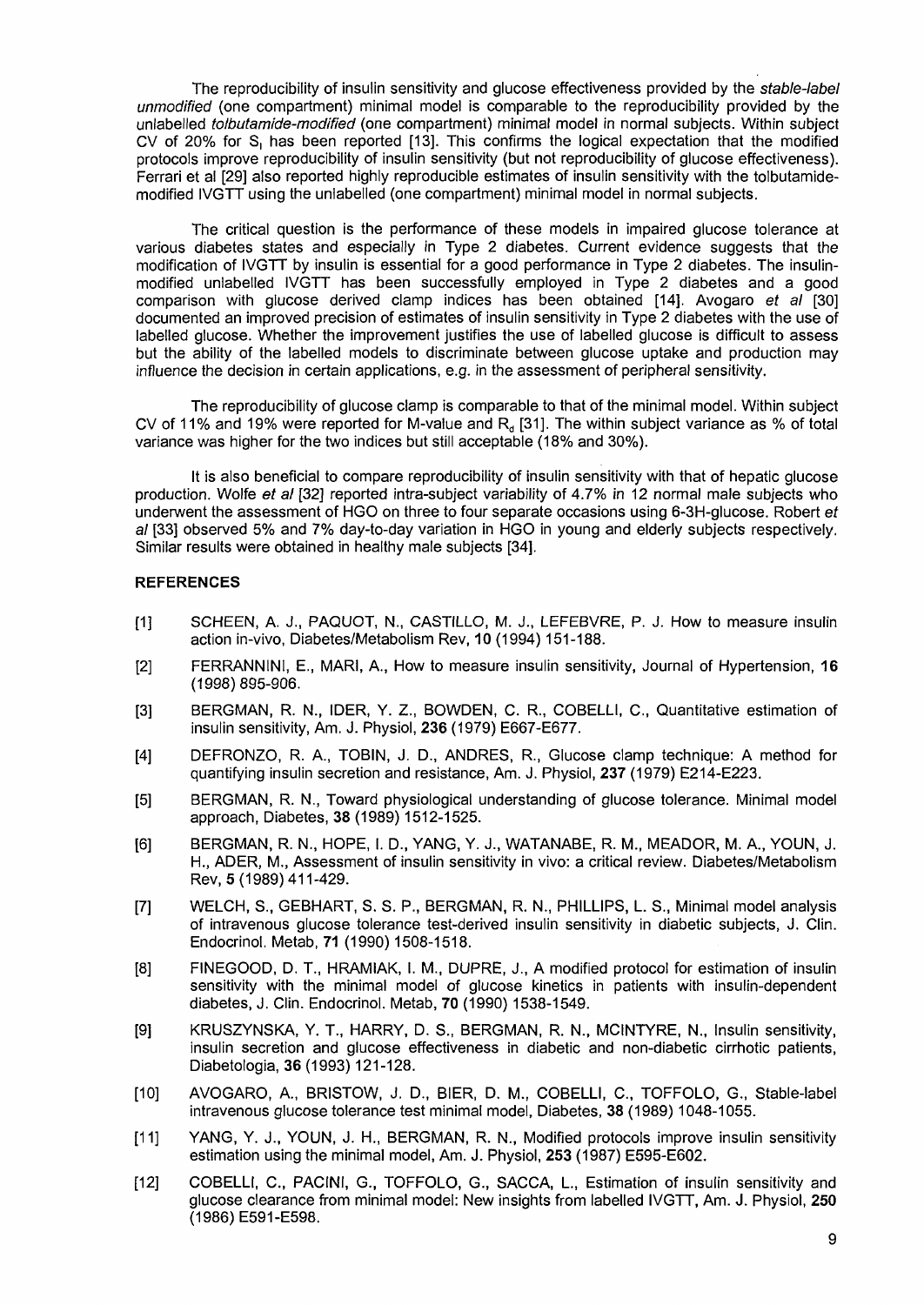- [13] STEIL, G. M., MURRAY, J., BERGMAN, R. N., BUCHANAN, T. A., Repeatability of insulin sensitivity and glucose effectiveness from the minimal model. Implications for study design, Diabetes, 43 (1994) 1365-1371.
- [14] COATES, P. A., LUZIO, S. D., BRUNEL, P., OWENS, D. R., Comparison of estimates of insulin sensitivity from minimal model analysis of the insulin-modified frequently sampled intravenous glucose tolerance test and the isoglycemic hyperinsulinemic clamp in subjects with NIDDM, Diabetes, **44** (1995) 631-635.
- [15] COBELLI, C., VICINI, P., CAUMO, A., If the minimal model is too minimal, who suffers more: Sg or Si? Diabetologia, 40 (1997) 362-363.
- [16] CAUMO, A., COBELLI, C, Hepatic glucose production during the labeled IVGTT: estimation by deconvolution with a new minimal model, Am. J. Physiol, **264** (1993) E829-E841. •
- [17] HOVORKA, R., BANNISTER, P., ECKLAND, D. J. A., HALLIDAY, D., MURLEY, D. N., REES, S. E., YOUNG, M. A., Reproducibility and comparability of insulin sensitivity indices measured by stable-label intravenous glucose tolerance test. Diabetic Med, 15 (1998) 234-246.
- [18] CAUMO, A., GIACCA, A., MORGESE, M., POZZA, G., MICOSSI, P., COBELLI, C, Minimal models of glucose disappearance: lessons from the labelled IVGTT, Diabetic Med, 8 (1991) 822-832.
- [19] ANDRES, R., SWERDLOFF, R., POZEFSKY, T., COLEMAN, D., Manual feedback technique for control of blood glucose concentration. In Automation in Analytical Chemistry, pp. 486-491. Edited by J. L. T. Skeggs. New York, Mediad (1966).
- [20] POWRIE, J. K., SMITH, G. D., HENNESSY, T. R., SHOJAEE-MORADIE, F., KELLY, J. M., SONKSEN, P. H., JONES, R. H., Incomplete suppression of hepatic glucose production in non-insulin dependent diabetes mellitus measured with [6,6-<sup>2</sup>H<sub>2</sub>] glucose enriched glucose infusion during hyperinsulinaemic euglycaemic clamps, Eur. J. Clin. Invest, **22** (1992) 244- 253.
- [21] STEELE, R., Influences of glucose loading and injected insulin on hepatic glucose output, Ann. NY. Acad. Sci. 82 (1959) 420-430.
- [22] MARI, A., Estimation of the rate of appearance in the non-steady state with a twocompartment model, Am. J. Physiol. **263** (1992) E400-E415.
- [23] HORGAARD, A., THAYSSEN, T. E. H., Clinical investigation into the effect of the intravenous injection of insulin, Acta Med. Scand. **72** (1929) 92-95.
- [24] MATTHEWS, D. R., HOSKER, J. P., RUDENSKI, A. S., NAYLOR, B. A., TREACHER, D. F., TURNER, R. C, Homeostasis model assessment: insulin resistance and b-cell function from fasting plasma glucose and insulin concentrations in man, Diabetologia, 28 (1985) 412-419.
- [25] HOSKER, J. P., MATTHEWS, D. R., RUDENSKI, A. S., BURNETT, M. A., DARLING, P., BOWN, E. G., TURNER, R. C, Continuous infusion of glucose with model assessment: measurement of insulin resistance and b-cell function in man. Diabetologia, 28 (1985) 401- 411.
- [26] HAFFNER, S. M., GONZALEZ, C, MIETTINEN, H., KENNEDY, E., STERN, M. P., A prospective analysis of the HOMA model - the Mexico-City diabetes study. Diabetes Care, 19 (1996)1138-1141.
- [27] HAFFNER, S. M., MIETTINEN, H., STERN, M. P., The homeostasis model in the San Antonio heart study, Diabetes Care, **20** (1997) 1087-1092.
- [28] ALTMAN, D. G., BLAND, J. M., Measurement in medicine: the analysis of method comparison studies, Statistician, 32 (1983) 307-317.
- [29] FERRARI, P., ALLEMAN, Y., SHAW, S., RIESEN, W., WEIDMANN, P., Reproducibility of insulin sensitivity measured by the minimal model method, Diabetologia, 34 (1991) 527-530.
- [30] AVOGARO, A., VICINI, P., VALERIO, A., CAUMO, A., COBELLI, C, The hot but not the cold minimal model allows precise assessment of insulin sensitivity in NIDDM subjects, Am. J. Physiol. **270** (1996) E532-E540.
- [31] HOVORKA, R., PATEL, J., WILLIAMS, Z.V., PIRJAMALI, F., YOUNG, M.A., ECKLAND, D.J.A., Reproducibility of insulin sensitivity indices from stable-label euglycaemic glucose clamp studies. Diabetologia, **38 (Suppl.1)** (1995) A127.
- [32] WOLFE, R. R., ALLSOP, J. R., AND BURKE, J. F., Glucose metabolism in man: responses to intravenous glucose infusion, Metabolism, 28 (1979) 210-220.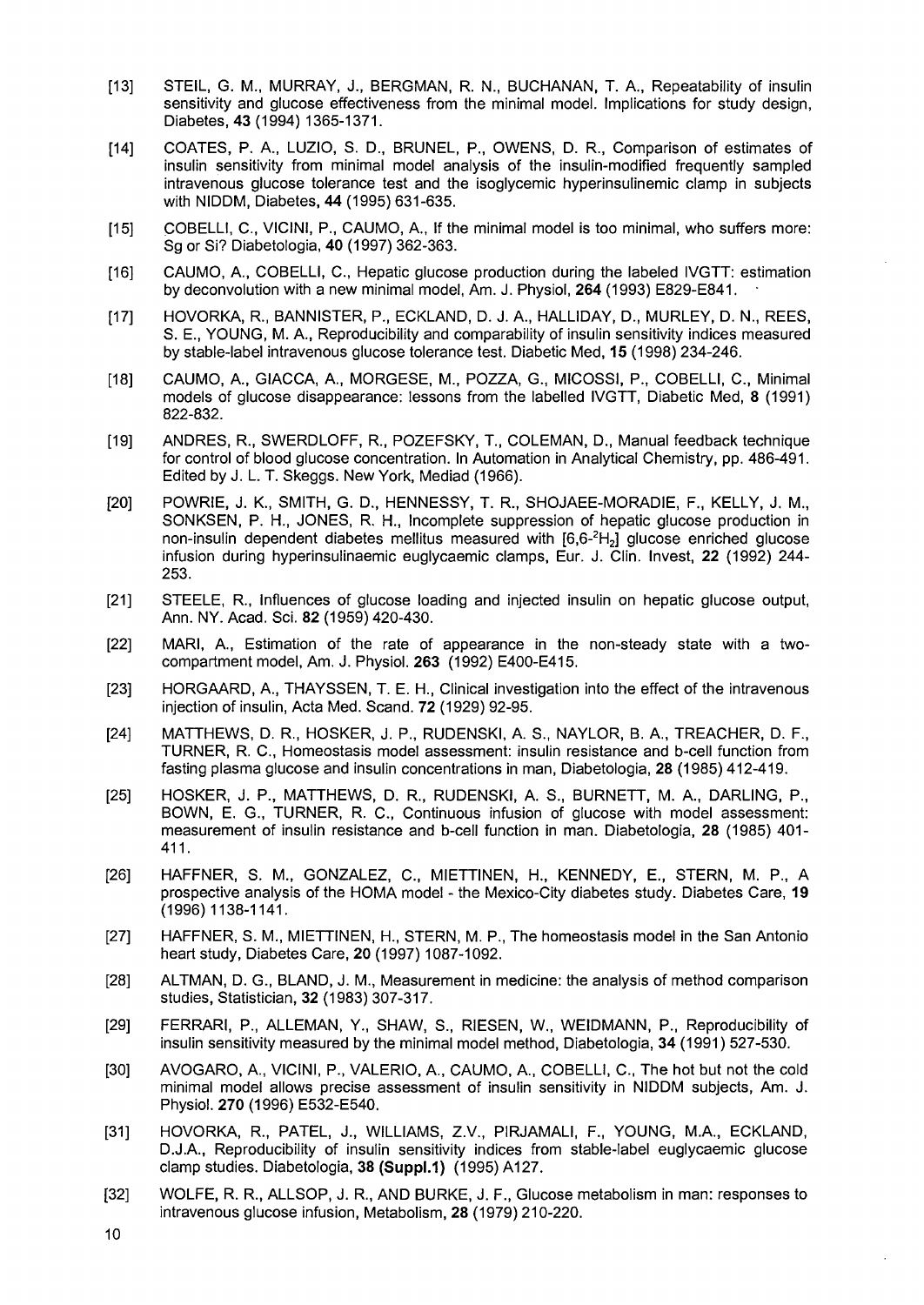- [33] ROBERT, J. J., CUMMINS, J. C, WOLFE, R. R., DURKOT, M., MATTHEWS, D. E., ZHAO, X. H., BIER, D. M., YOUNG, V. R., Quantitative aspects of glucose production and metabolism in healthy elderly subjects, Diabetes, 31 (1982) 203-211.
- [34] HOVORKA, R., ECKLAND, D. A., HALLIDAY, D., LETTIS, S., ROBINSON, C. E., BANNISTER, P., YOUNG, M. A., BYE, A., Constant infusion and bolus injection of stable-label tracer give reproducible and comparable fasting HGO, Am. J. Physiol, 36 (1997) E192-E201.
- [35] BEST, J. D., TABORSKY, G. J., HALTER, J. B., PORTE, D. ,JR., Glucose disposal is not proportional to plasma glucose level in man, Diabetes, 30 (1981) 847-850.
- [36] COBELLI, C., TOFFOLO, G., Constant specific activity input allows reconstruction of endogenous glucose concentration in non-steady state, Am. J. Physiol. **258** (1990) E1037- E1040.
- [37] COBELLI, C., TOFFOLO, G., BIER, D. M., NOSADINI, R., Models to interpret kinetic data in stable isotope tracer studies. Am. J. Physiol. **253** (1987) E551-E564.
- [38] COBELLI, C., TOFFOLO, G., Constant specific activity input allows reconstruction of endogenous glucose concentration in non-steady state, Am. J. Physiol. **258** (1990) E1037- E1040.
- [39] TWOMEY, S., The application of numerical filtering to the solution of integral equations encountered in indirect sensing measurements. J. Franklin Inst. **279** (1965) 95-109.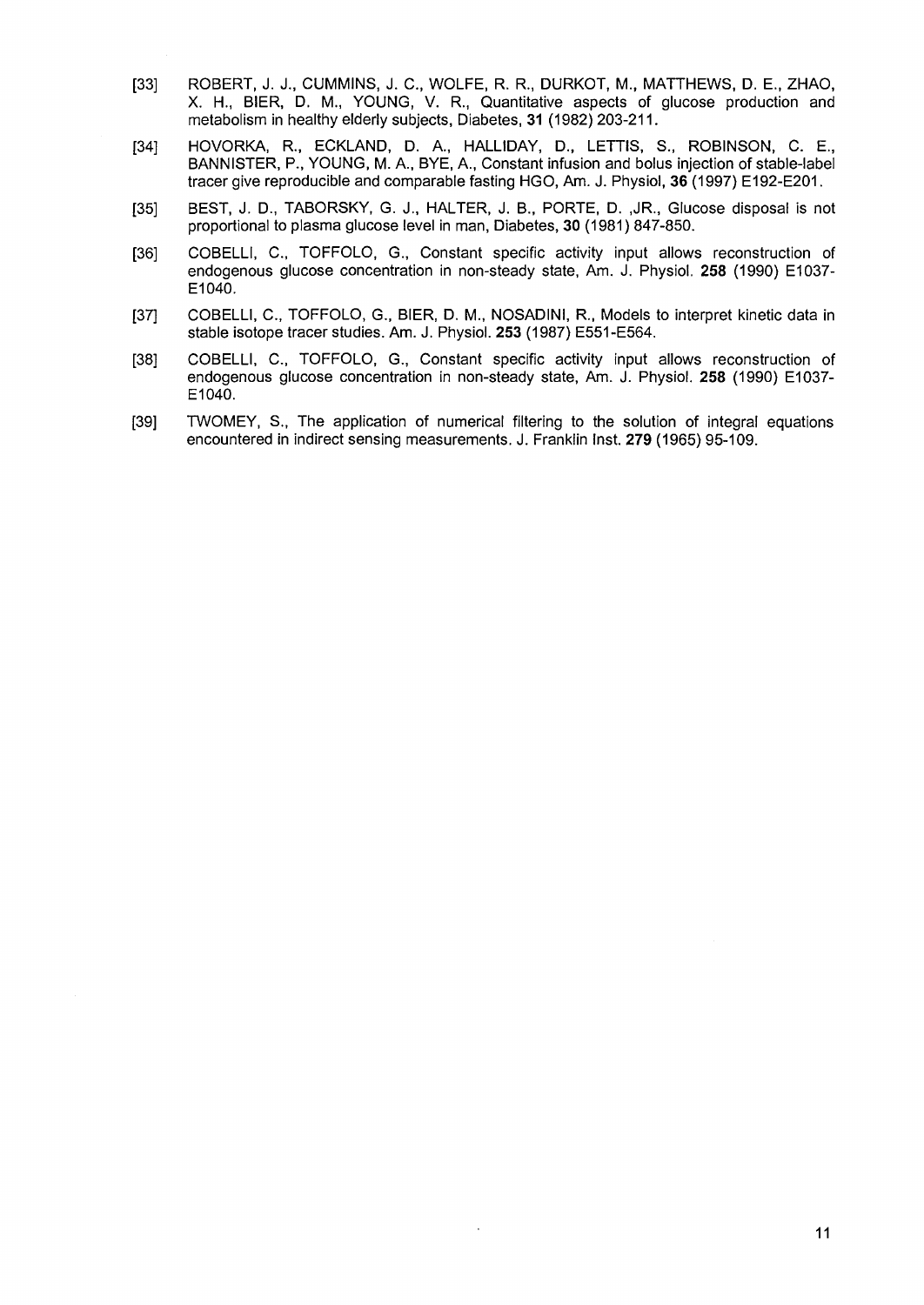This appendix provides further details about the minimal modelling approach. It shows formal treatment of mathematical description of three models, the unlabelled minimal model, the labelled minimal model, and the two compartment labelled model. It also describes the approach to calculate hepatic glucose production.

## **1. Unlabelled Minimal Model of Glucose Disappearance (One Compartment Model)**

The unlabelled minimal model of glucose disappearance is described by two differential equations

$$
dg(t) / dt = -[p_1 + x(t)]g(t) + p_1g_b \t g(0) = g_0 \t (A3)
$$

$$
dx(t) / dt = -p_2 x(t) + p_3 [i(t) - i_b] \qquad x(0) = 0
$$
 (A4)

where g(t) is plasma concentration of total (labelled and unlabelled) glucose, i(t) is plasma insulin concentration,  $x(t)$  is a variable associated with the remote insulin compartment,  $g_b$  is basal glucose concentration, i<sub>b</sub> is basal insulin concentration, and  $p_1$ ,  $p_2$ ,  $p_3$  and  $g_0$  are model parameters. Insulin sensitivity is defined as a ratio  $S_1 = p_3 / p_2$ , glucose effectiveness as  $S_G = p_1$ .

# **2. Stable-Label Minimal Model of Glucose Disappearance (One Compartment Model)**

The stable-label minimal model of glucose disappearance consists of two differential equations

$$
dg^*(t) / dt = -[p_1^* + x(t)] g^*(t) \qquad \qquad g^*(0) = g_0^* \tag{A5}
$$

$$
dx(t) / dt = -p_2^* x(t) + p_3^* [i(t) - i_b] \qquad x(0) = 0
$$
 (A6)

where  $g^*(t)$  is plasma concentration of 6,6-<sup>2</sup>H-glucose,  $p^*_{1}$ ,  $p^*_{2}$ ,  $p^*_{3}$  and  $g^*_{0}$  are model parameters. Insulin sensitivity is defined as a ratio  $S_L^* = p_\lambda^* / p_\lambda^*$ , glucose effectiveness as  $S_G^* = p_\lambda^*$ .

## **3. Stable-Label Two Compartment Model of Glucose Disappearance (Two Compartment Model)**

The stable-label two compartment model of glucose disappearance during an IVGTT is described by a set of differential equations

$$
dq_1^{\bullet}(t) / dt = -\left[k_p + F_{01} / V_1 / g(t) + k_{21}\right]q_1^{\bullet}(t) + k_{12}q_2^{\bullet}(t) \qquad q_1^{\bullet}(0) = D^{\bullet}
$$
 (A7)

$$
dq_2^*(t) / dt = -[k_{02} + x(t) + k_{12}]q_2^*(t) + k_{21}q_1^*(t)
$$
 (A8)

$$
dx(t) / dt = -k_b x(t) + k_a[i(t) - i_b]
$$
 (A9)

$$
g^*(t) = q_1^*(t) / V_1
$$
 (A10)

where  $q^*$ , and  $q^*$ <sub>2</sub> are masses of the tracer glucose in the two compartments,  $V$ , is the volume of the accessible compartment,  $k_{\sf p}$  is the proportional term of glucose disposal,  $k_{21}$ ,  $k_{12}$ , and  $k_{02}$  are fractional rate parameters,  $k_a$  and  $k_b$  have similar meaning as  $p^*_{3}$  and  $p^*_{2}$  of the one-compartment stable-label minimal model,  $F_{01}$  is the constant component of glucose uptake (fixed at 1mg/kg/min [35]), and D\* is the administered dose of the tracer glucose. The proportional term of glucose disposal  $k<sub>o</sub>$  is constrained to produce insulin-independent utilisation three times higher than the insulin dependent utilisation at the basal glucose concentration  $(q_b)$  and the basal insulin concentration  $(i_b)$ 

$$
k_p = 3k_{21}k_{02} / (k_{02} + k_{12}) - F_{01} / (V_1 g_b)
$$
\n(A11)

guaranteeing theoretical identifiability of the model [16].

Basal clearance rate PCR, fasting hepatic glucose output HGO<sub>b</sub>, and insulin sensitivity index  $S_{\text{th}}$  $(S<sub>n</sub>=\partial PCR/\partial i \vert i=i_{n})$  are calculated as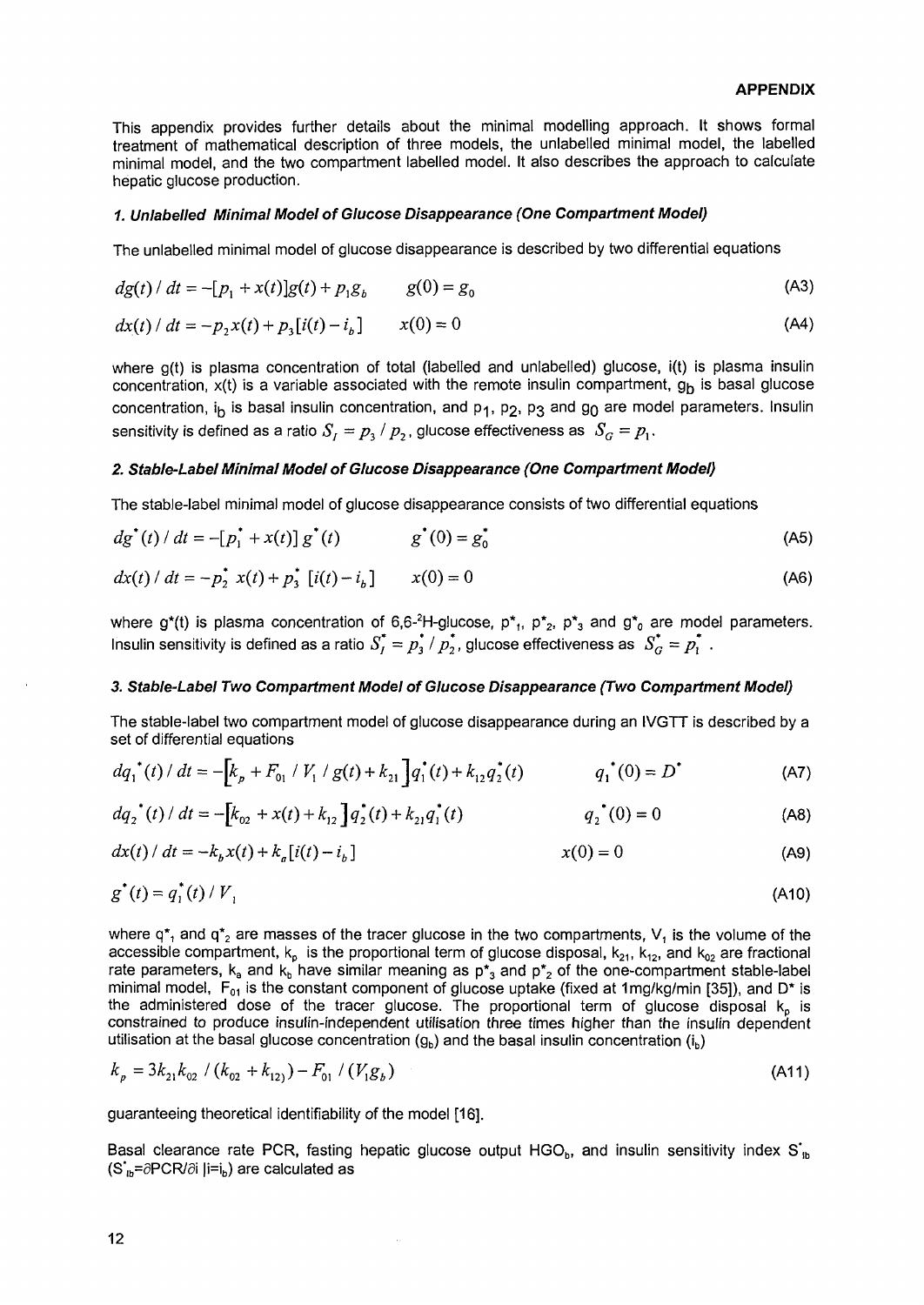$$
PCR = F_{01} / g_b + V_1 k_p + V_1 k_{21} k_{02} / (k_{02} + k_{12})
$$
\n(A12)

$$
HGO_b = g_b PCR \tag{A13}
$$

$$
S^{\star}_{lb} = V_1 k_{21} k_{12} k_a / (k_b (k_{02} + k_{12})^2)
$$
 (A14)

## **4. Hepatic Glucose Output**

Hepatic glucose output can be estimated using the labelled two compartment model with reconstruction of the input function [17]. The plasma glucose component due to hepatic glucose output  $(g<sub>e</sub>(t))$ , endogenous glucose component) [36,37] is calculated prior to calculating HGO. The total glucose concentration  $g(t)$  contains three components, the endogenous glucose component  $g_a(t)$ , the unlabelled exogenous component  $g_x(t)$ , and the labelled exogenous component  $g^*(t)$ ,

$$
g(t) = g_e(t) + g_x(t) + g^*(t).
$$
 (A15)

The last two components are due to the exogenous glucose injection. They are fixed at a ratio E, E=  $q^*(t)/q(t)$ , which is given by the enrichment of the glucose bolus administered at the start of IVGTT. Solving Eq. (A15) for  $q_e(t)$  we obtain that

$$
g_e(t) = g(t) - g^*(t) \frac{1+E}{E} \,. \tag{A16}
$$

The calculation of the endogenous glucose component is model-independent and only an assumption about the isotopic indistinguishability is made [38].

The relation between  $q<sub>s</sub>(t)$  and hepatic glucose output HGO(t) can be described by the integral equation

$$
g_e(t) = \int_{-\infty}^{t} h(t,\tau)HGO(\tau)d\tau
$$
\n(A17)

where  $h(t,\tau)$  is the (time-variant) unit impulse response of the unlabelled glucose system.

The impulse response h(t, $\tau$ ) is defined as a sum of two exponentials (a function of  $\tau$ ) for t between two sampling points, i.e. a piecewise linearisation at the sampling points of the two compartment model was adopted,

$$
h(t,\tau) = h_i(\tau) = A_{1,i}e^{-\lambda_{i,1}\tau} + A_{2,i}e^{-\lambda_{2,i}\tau} \qquad \text{for} \quad t_i \le t < t_{i+1},
$$
\n(A18)

where constants  $A_{i,j}$ ,  $A_{i,j}$ ,  $\lambda_{i,j}$ , and  $\lambda_{i,j}$  are determined from parameters of the two compartment model, plasma glucose concentration, and predicted remote insulin (Eq. A9). Equations A7 and A8 can be solved analytically for plasma glucose  $g(t)$  and remote insulin  $x(t)$  and the unit impulse response of tracer glucose system  $g'(t)$  (Eq A10) expressed as a sum of two exponentials. The impulse response of the tracee glucose system is identical to the impulse response of the tracer glucose system assuming tracer indistinguishability.

The integral Eq. (A17) can be solved using a regularisation method with the regularisation component consisting of the norm of second differences [16,39] to provide (piecewise constant) HGO(t). The regularisation coefficient defines the amount of smoothing adopted by the regularisation method.